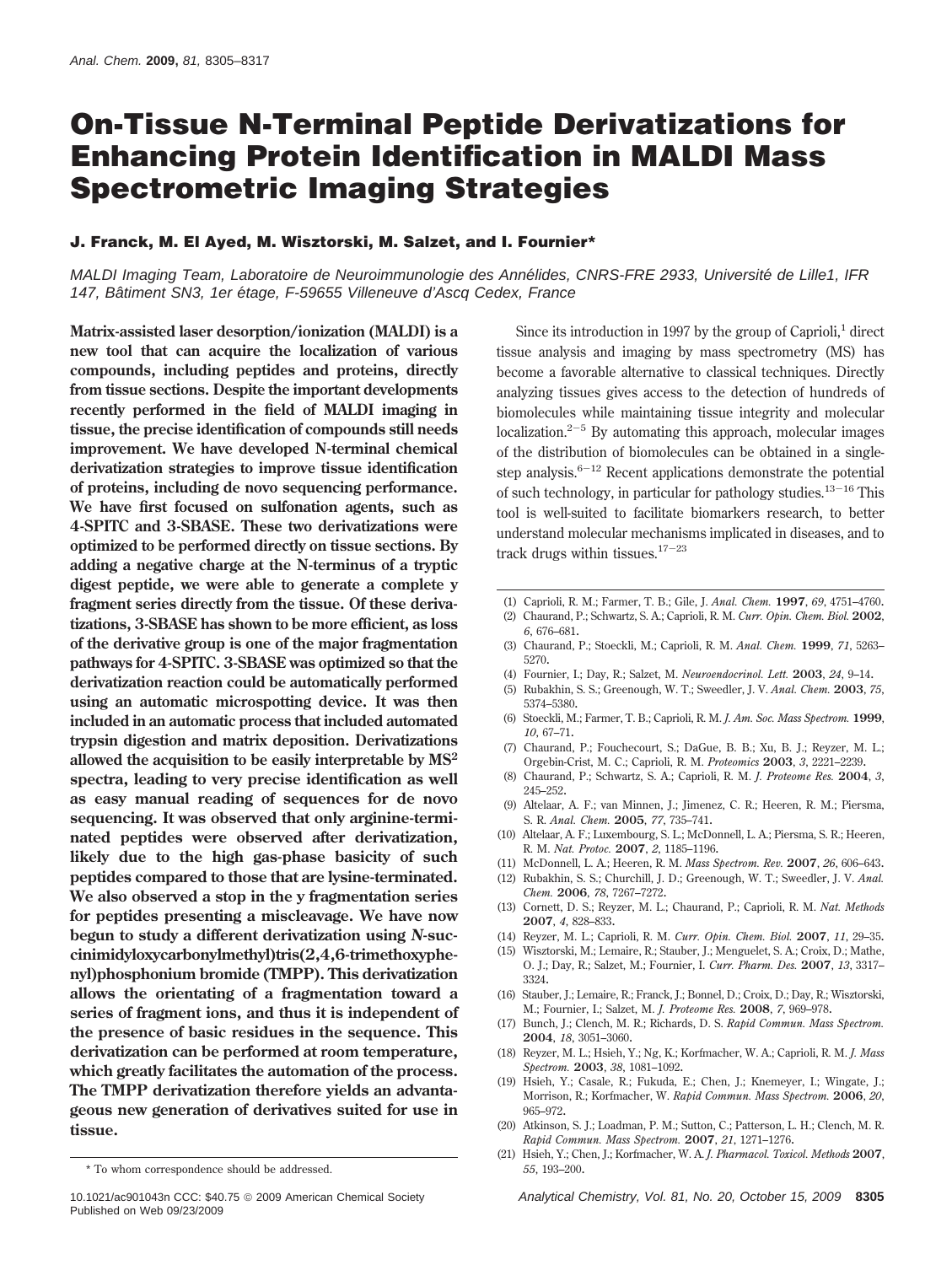

**Figure 1.** Schematic workflow of MALDI-MSI "bottom-up" strategy used to perform protein identification.

With the use of matrix-assisted laser desorption/ionization (MALDI), molecular data on a wide range of compounds (peptides, proteins, lipids, sugars, etc.) can be retrieved with localization using limited cellular levels. The correlation of molecular images to histological features highlights markers of interest. Conversely, MALDI imaging of known compounds adds another dimension to our knowledge of biological processes by accessing the spatial distribution of peptides and proteins. Thus, the localization of molecules of interest can be obtained; however, identification of these specific biomolecules remains to be performed. The most straightforward method of identification is to return to classical proteomic strategies using extraction, prepurification, and separation of peptides/proteins prior to their identification. Such strategies, however, are time- and sampleconsuming and can lead to peptide/protein modifications if reagents degrade and/or chemically modify the compounds. Moreover, to access high-throughput identification of markers and to correlate them with a histological feature, it is necessary to develop tissue identification strategies. Such strategies are also of significant interest for peptides/proteins that are extremely localized in a tissue section, making them difficult to retrieve using a global extraction approach because of their dilution over the whole sample. Because MALDI does not generate multiply charged ions, currently, tissue identification of proteins is not directly accessible by "top-down" approaches. It is therefore necessary to dispose of peptides by developing "bottom-up" strategies. The principle of "bottom-up" strategies is to generate peptides from proteins by enzymatic digestion directly at the tissue level (Figure 1). "Bottom-up" strategies for MALDI mass spectrometric imaging (MALDI-MSI) were introduced two years ago, demonstrating a good ability to generate digestion fragments up to *m*/*z* 3 500. This approach allows both the acquisition of images of proteins based on their digestion peptides (if suited deposition methods are used) as well as the retrieval of structural information of the proteins by performing MS<sup>2</sup> experiments on the peptides. Identifying endogenous peptides or proteins directly from tissue sections has shown to be more difficult compared to on target preparation. In fact, we can assume that the tissue section underneath the matrix layer could decrease the internal energy of the ions formed in the gas phase by allowing part of the energy resulting from photon excitation to be evacuated (i.e., thermal energy). Moreover, the insulating nature of the tissue section and its thickness render MS/MS parameters more difficult to control, especially when the instrument is an axial MALDI time-of-flight (MALDI-TOF) mass spectrometer. Thus, in most cases, MS/MS is used to verify the sequence of an expected endogenous peptide or digestion peptides, and few examples are found where in-tissue MS/MS was used to identify unidentified markers. In addition, MS/MS spectra generated from instruments equipped with a MALDI ion source are often more complex to analyze because of the different types of fragment series generated during the fragmentation process. This is especially true on MALDI-TOF systems that frequently have weak fragmentations (especially in the higher

<sup>(22)</sup> Drexler, D. M.; Garrett, T. J.; Cantone, J. L.; Diters, R. W.; Mitroka, J. G.; Prieto Conaway, M. C.; Adams, S. P.; Yost, R. A.; Sanders, M. *J. Pharmacol. Toxicol. Methods* **2007**, *55*, 279–288.

<sup>(23)</sup> Hopfgartner, G.; Varesio, E.; Stoeckli, M. *Rapid Commun. Mass Spectrom.* **2009**, *23*, 733–736.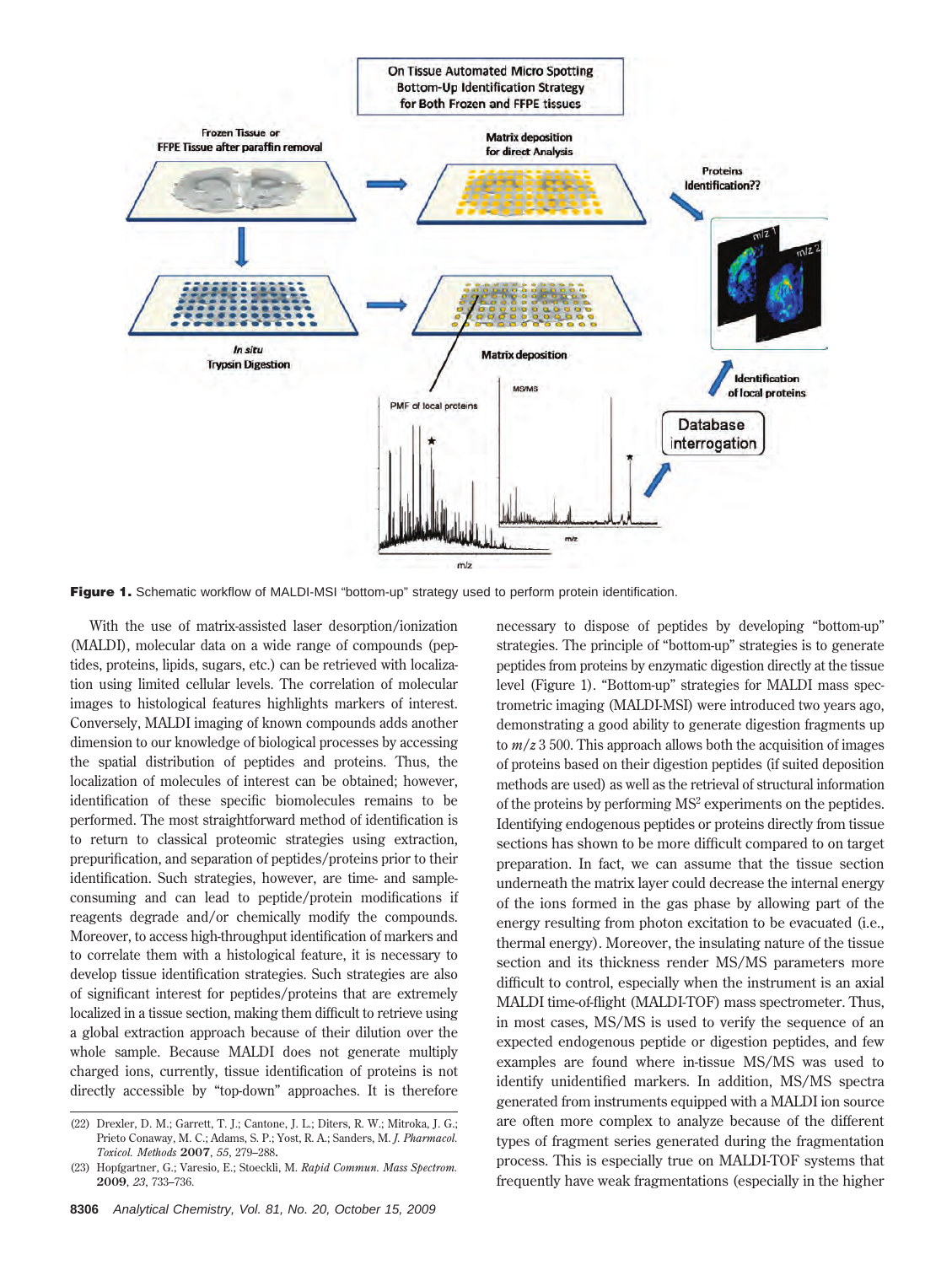$m/z$  range of the MS/MS spectrum) and a significantly different series of fragment ions. These features can consequently create a largely incomplete set and only allow the observation of small sequence tags. The sequencing of peptides can be very difficult to establish due to the different fragmentation ions observed during MS/MS experiments, such as immonium ions, $24$  internal fragments, N-terminal ions, $25,26$  or C-terminal ions.<sup>27</sup> A nomenclature of these ions has been proposed by Roepstorff and Fohlman.28

Even using classical identification strategies, many efforts have been made to simplify data interpretation (especially for MALDI systems) by increasing fragmentation ion yield and orienting fragmentations toward a specific series of fragment ions. In this respect, derivatization at the C- or N-terminal part of peptides by adding positive or negative charges has shown to be an efficient strategy, $29$  especially for post source decay (PSD) spectra. In general, N-terminal modifications are easier because of amine reactivity, and they have been shown to be more efficient for fragmentations. Sulfonation at the N-terminal part of peptides appears to be especially advantageous when working on tryptic digestion peptides that are naturally positive at their C-terminal part. Keough and co-workers have shown that if a negatively charged group is added at the N-terminus of tryptic peptides using chlorosulfonylactetyl chloride<sup>30,31</sup> or 2-sulfobenzoic acid cyclic anhydride,<sup>32</sup> it is possible to orientate fragment ions toward  $y_i^+$ ions, thereby allowing de novo sequencing to be performed.<sup>33</sup> This method was later improved by using 3-sulfopropionic acid *N*-hydroxysuccinimide (NHS) ester as the derivatization agent,<sup>34</sup> allowing the reaction to be performed in the aqueous phase. This reagent is fast and water compatible, and it has now been marketed<sup>35</sup> and is quite expensive. Alternatively, 4-sulfophenyl isothyocyanate<sup>36-38</sup> was proposed for derivatization, allowing liquid chromatography<sup>39</sup> and quantification with isotope coding<sup>40</sup> to be performed. These derivatizations are simple and can be performed quickly, showing good reaction yields, and

- (24) Ambihapathy, K.; Yalcin, T.; Leung, H. W.; Harrison, A. G. *J. Mass Spectrom.* **1997**, *32*, 209–215.
- (25) Kaufmann, R.; Kirsch, D.; Spengler, B. *Int. J. Mass Spectrom. Ion Processes* **1994**, *131*, 355–385.
- (26) Yalcin, T.; Csizmadia, I. G.; Peterson, M. R.; Harrison, A. G. *J. Am. Soc. Mass Spectrom.* **1996**, *7*, 233–242.
- (27) Biemann, K. *Methods Enzymol.* **1990**, *193*, 455–479.
- (28) Roepstorff, P.; Fohlman, J. *Biomed. Mass Spectrom.* **1984**, *11*, 601.
- (29) Roth, K. D.; Huang, Z. H.; Sadagopan, N.; Watson, J. T. *Mass Spectrom. Rev.* **1998**, *17*, 255–274.
- (30) Keough, T.; Youngquist, R. S.; Lacey, M. P. *Proc. Natl. Acad. Sci. U.S.A.* **1999**, *96*, 7131–7136.
- (31) Keough, T.; Lacey, M. P.; Youngquist, R. S. *Rapid Commun. Mass Spectrom.* **2000**, *14*, 2348–2356.
- (32) Samyn, B.; Debyser, G.; Sergeant, K.; Devreese, B.; Van Beeumen, J. *J. Am. Soc. Mass Spectrom.* **2004**, *15*, 1838–1852.
- (33) Keough, T.; Youngquist, R. S.; Lacey, M. P. *Anal. Chem.* **2003**, *75*, 156A– 165A.
- (34) Keough, T.; Lacey, M. P.; Strife, R. J. *Rapid Commun. Mass Spectrom.* **2001**, *15*, 2227–2239.
- (35) Keough, T.; Lacey, M. P.; Youngquist, R. S. *Rapid Commun. Mass Spectrom.* **2002**, *16*, 1003–1015.
- (36) Gevaert, K.; Demol, H.; Martens, L.; Hoorelbeke, B.; Puype, M.; Goethals, M.; Van Damme, J.; De Boeck, S.; Vandekerckhove, J. *Electrophoresis* **2001**, *22*, 1645–1651.
- (37) Marekov, L. N.; Steinert, P. M. *J. Mass Spectrom.* **2003**, *38*, 373–377.
- (38) Wang, D.; Kalb, S. R.; Cotter, R. J. *Rapid Commun. Mass Spectrom.* **2004**, *18*, 96–102.
- (39) Lee, Y. H.; Kim, M. S.; Choie, W. S.; Min, H. K.; Lee, S. W. *Proteomics* **2004**, *4*, 1684–1694.

they often lead (depending on the peptide sequence) to the loss of the derivative group as a major fragmentation pathway. In this context, the benefits of derivatization are lowered by the recovery of the native peptide ion. More recently, another water compatible reagent, 3-sulfobenzoic acid NHS ester, was proposed.<sup>41</sup> This sulfonation agent presents more efficiency, since no loss of the derivative group is observed. This also results in the observation of a complete y ion series. Derivatization by addition of a positive charged at the N-termini part of the peptides was also studied. In particular, derivatization with *N*-succinimidyloxycarbonylmethyl) tris(2,4,6-trimethoxyphenyl)phosphonium bromide (TMPP), introduced by Huang et al., $42$  was successfully used for peptide sequence identification. Derivatization using TMPP orients fragmentation toward N-terminus fragment ions, with a strong a*<sup>i</sup>* + series of fragment ions and only a few  $b_i^+, c_i^+,$  and  $d_i^+$  fragment ions. For this derivatization, fragmentation orientation is independent of the presence and/or position of basic amino acid residues in the peptide sequence, which makes it of wider use.

In this study, we have investigated N-terminal chemical derivatization of peptides in tissue for protein identification using bottom-up imaging strategies. Derivatization of digestion peptides at the tissue level allows for the orientation of fragmentation patterns toward a specific series of fragment ions and eases peptide identification. We have focused our study on two types of derivatizations. First, we have studied sulfonation agents such as 4-sulfophenyl isothiocyanate and sulfobenzoic acid succinimidyl ester, giving orientation toward  $y_i^+$  fragments for peptides presenting a basic amino acid residue at their C-termini (i.e., tryptic digestion peptides). We have also investigated derivatization independent of the presence of a basic residue at the N-termini part of peptides, such as TMPP derivatization. Studies and optimizations of reactions were first performed at the whole tissue section scale. Protocols were then modified and adapted to allow derivatization to be performed at the microscale level using MALDI-MSI, with automation, if required. This was achieved using a microspotting piezoelectric automatic deposition device. Here, we report that in-tissue derivatization is a highly efficient strategy for protein identification in MALDI-MSI and can be performed by automatic derivatization at the microscale level. This is a key point for direct and confident in-tissue identification of markers using MALDI-MSI.

#### **EXPERIMENTAL PROCEDURES**

**Materials.** 4-Sulphophenyl isothiocyanate (4-SPITC), 3-sulfobenzoic acid (3-SBA), dicyclohexylcarbodiimide (DCC), NHS, R-cyano-4-hydroxycinnamic acid (HCCA), trifluoroacetic acid (TFA), dimethyl sulfoxide (DMSO), acetone, acetonitrile (ACN), aniline (ANI), triethylamine (TEA), and TMPP were purchased from Sigma-Aldrich (Saint-Quentin Fallavier, France) and used as received. The trypsin enzyme was from Promega France.

**Chemical Synthesis of 3-Sulfobenzoic Acid Succinimidyl Ester (3-SBASE).** The reagent was synthesized according to a previously established protocol.<sup>41</sup> Briefly, 1.0 g of 3-SBA was

<sup>(40)</sup> Lee, Y. H.; Han, H.; Chang, S. B.; Lee, S. W. *Rapid Commun. Mass Spectrom.* **2004**, *18*, 3019–3027.

<sup>(41)</sup> Alley, W. R., Jr.; Mechref, Y.; Klouckova, I.; Novotny, M. V. *J. Proteome Res.* **2007**, *6*, 124–132.

<sup>(42)</sup> Huang, Z. H.; Wu, J.; Roth, K. D.; Yang, Y.; Gage, D. A.; Watson, J. T. *Anal. Chem.* **1997**, *69*, 137–144.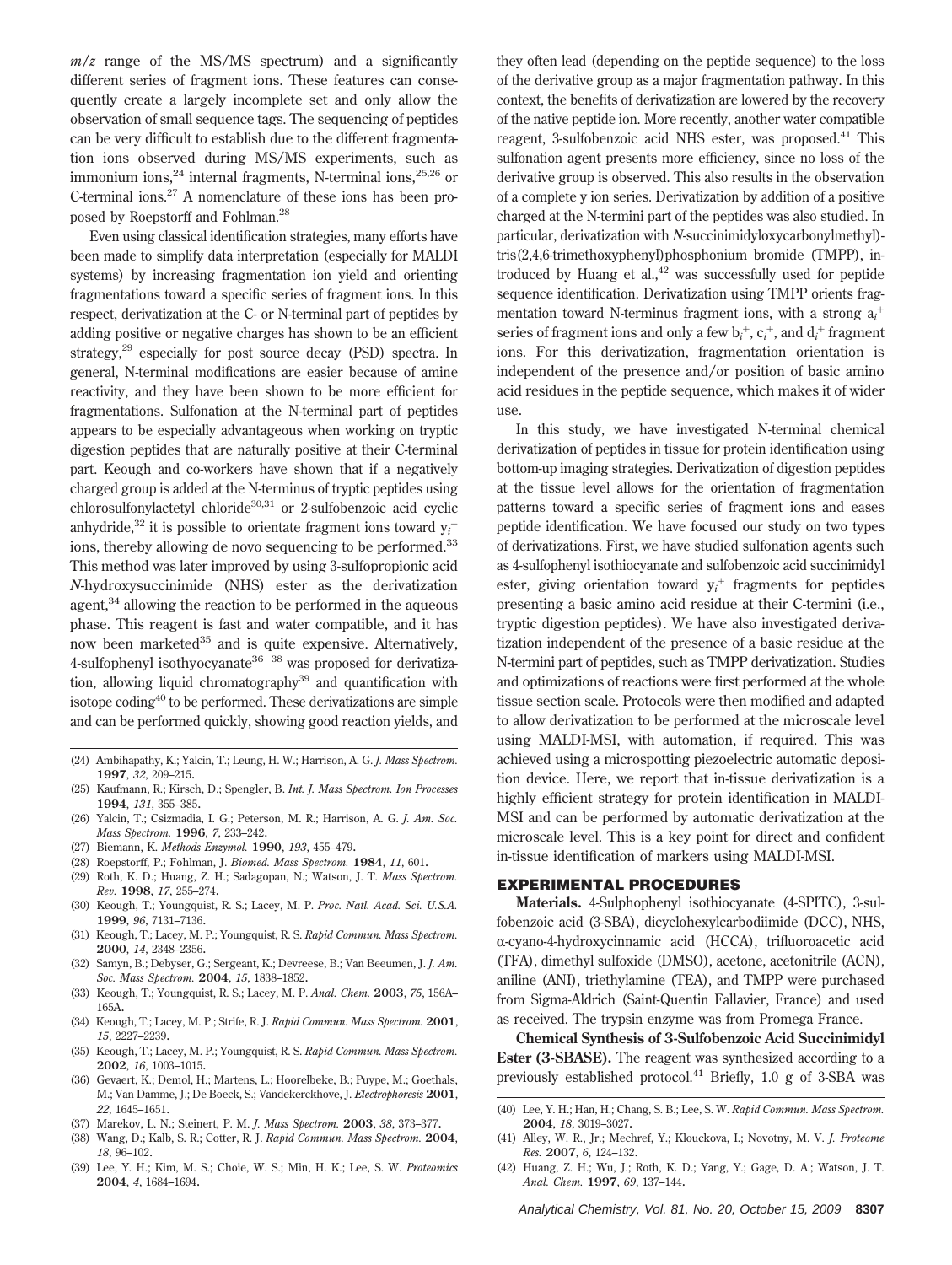completely dissolved in 10 mL of DMSO. A 1.5 M excess of DCC and equimolar amount of NHS were then added to the solution, and the mixture was stirred overnight at room temperature. The precipitated DCU, a side product of the reaction, was then filtered and discarded. The remaining solution was filtered to remove side products. After filtration, 60 mL of cold acetone (4 °C) was slowly added to precipitate 3-sulfobenzoic acid succinimidyl ester (3- SBASE), which was then filtered and washed four times with cold acetone and then dried.

**Tissue Preparation.** Thin 10 *µ*m tissue sections were obtained from frozen rat brains using a cryostat (Leica, Germany) and applied onto indium-tin oxide (ITO)-coated conductive glass slides (Bruker Daltonics, Bremen, Germany). Tissue sections were then submitted to a washing step using 70% ethanol and 95% ethanol for 30 s each, followed by a washing step using chloroform for 30 s to partially remove abundant phospholipids, as described by Lemaire et al.<sup>43</sup>

## **On-Tissue Digestion.**

*Whole tissue trypsin digestions* were performed by applying a solution of trypsin (20  $\mu$ g/mL) in pure H<sub>2</sub>O using a micropipet. Tissue sections were then incubated for 1 h at 37  $\degree$ C in an atmosphere saturated with MeOH/H<sub>2</sub>O (1:1,  $v/v$ ).

*Automatic trypsin digestions* were performed using a high accurate position chemical inkjet printer (CHIP-1000, Shimadzu Biotech, Kyoto, Japan). The printed array of the CHIP-1000 on the tissue section was composed of spots spaced 250 *µ*m centerto-center. A total of 20 nL of solution containing 25 *µ*g/mL of trypsin in pure  $H_2O$  was applied to each spot. Five droplets of approximately 100 pL were deposited on each spot per cycle. A total of 40 iterations were thus necessary to obtain the final volume. Tissue sections were then incubated at 37 °C for 2 h in a box saturated in  $MeOH/H<sub>2</sub>O$  (1:1, v/v).

**On-Tissue Derivatization.** *4-SPITC Derivatization.* 4-SPITC derivatization was performed manually on the whole tissue section. Manual derivatization was performed by depositing a solution of 4-SPITC (10 mg/mL) in 25 mM  $NH<sub>4</sub>HCO<sub>3</sub>$  buffer on the tissue section. The tissue was then incubated in a box saturated in MeOH/H<sub>2</sub>O (1:1, v/v) at 50 °C for 1 h. The tissue was then allowed to dry at room temperature, and a solution of 1% TFA was deposited to improve ionization of derivate peptides prior to matrix deposition.

*3-SBASE Derivatization.* 3-SBASE derivatization was either performed manually on the whole tissue section or automatically using the microspotting device. Manual derivatization was performed by depositing a solution of 3-SBASE (20 mg/mL) in 25  $mM NH<sub>4</sub>HCO<sub>3</sub>$  buffer on the tissue section. The tissue was then incubated in a box saturated in MeOH/H<sub>2</sub>O (1:1,  $v/v$ ) at 50 °C for 1 h. The tissue was then allowed to dry at room temperature, and a solution of 1% TFA was deposited to improve ionization of derivate peptides prior to matrix deposition.

*TMPP Derivatization.* For TMPP derivatization, a solution of 1 mg/mL in ACN/H<sub>2</sub>O (3:7,  $v/v$ ) was deposited using a micropipet on the whole tissue section. The section was then left until the complete solution was dried. A solution of ACN/ H2O containing 1% of TEA was then deposited using a micropipet and incubated for 1 h at room temperature.

(43) Lemaire, R.; Wisztorski, M.; Desmons, A.; Tabet, J. C.; Day, R.; Salzet, M.; Fournier, I. *Anal. Chem.* **2006**, *78*, 7145–7153.

Automatic derivatization was performed using the automatic microspotting device. The CHIP-1000 was used to deposit TMPP on the tryptic spots according to the same procedure previously described for trypsin digestion. A total of 10 nL of solution containing 1 mg/mL of TMPP in ACN/H<sub>2</sub>O (3:7,  $v/v$ ) was deposited at each spot. Five droplets of approximately 100 pL were deposited at each spot per cycle. Twenty iterations were thus necessary to obtain the final volume on each spot. A solution of ACN/H2O containing 1% of TEA was then spotted, initiating the derivatization reaction. The automated microspotting was performed either according to a global square area of points or by dividing this area into smaller squares, each including 10-by-10 spots to increase the reaction yield.

**Imaging Mass Spectrometry of Proteins.** A solid ionic SA/ aniline matrix was used to image the proteins. The matrix solution was deposited using a chemical inkjet printer CHIP-1000. A total of 20 nL of ionic matrix solution, containing 10 mg/mL of SA and 8.1  $\mu$ L of aniline in 0.1% ACN/TFA (6.4, v/v), was deposited at each spot. The printed array on the tissue section was composed of spots spaced by  $250 \mu m$  center-to-center. The images were acquired using an UltraFlex II MALDI-TOF/TOF instrument (Bruker Daltonics, Bremen, Germany) equipped with a Smartbeam laser, with a repetition rate up to 200  $Hz<sup>44</sup>$  controlled by FlexControl 3.0 software (Bruker Daltonics, Bremen, Germany). Images were performed in the positive linear mode, and MALDI-MS spectra were acquired in the *m*/*z* range from 2000 to 35 000. A total of 300 spectra were acquired at each spot at a laser frequency of 100 Hz. The images were recorded and reconstructed using Fleximaging 2.1 (Bruker Daltonics, Bremen, Germany) software.

**Imaging Mass Spectrometry of Peptides.** Solid ionic matrix HCCA/aniline was used as the matrix for imaging experiments of peptides and was prepared following a previously established procedure.45 Matrix solution was deposited using the CHIP-1000 printer. A total of 40 nL of ionic matrix solution containing 10 mg/mL of HCCA and 7.2  $\mu$ L of aniline in 0.1% ACN/TFA (6:4, v/v) was spotted at each spot. Five droplets of approximately 100 pL were deposited at each spot per cycle. A total of 20 iterations were thus necessary to reach the total final volume. The images were acquired using the UltraFlex II MALDI-TOF/TOF instrument. Images were performed in the positive reflectron mode, and MALDI-MS spectra were acquired in the *m*/*z* range from 550 to 5000. A total of 300 spectra were acquired at each spot at a laser frequency of 100 Hz. The images were recorded and reconstructed using the Fleximaging 2.1 software.

**MS/MS of Digested and Derivatized Tissues.** MALDI-TOF MS/MS experiments on digested and derivatized tissue sections were performed using the Ultraflex II TOF-TOF instrument equipped with LIFT III cells. For MS/MS experiments, parameters were set as follows: the laser repetition rate was 100 Hz with 33% attenuation; ion source voltages were 8 and 7.3 kV on the MALDI sample plate and first electrode, respectively; the LIFT cell was pulsed from ground to 19 kV for electrodes 1 and 2, and in the last step, electrode 3 was decrease to 3.2 kV; the reflector end voltage was set to 29.5 kV; the midgrid was set to 13.85 kV. For

<sup>(44)</sup> Holle, A.; Haase, A.; Kayser, M.; Hohndorf, J. *J. Mass Spectrom.* **2006**, *41*, 705–716.

<sup>(45)</sup> Lemaire, R.; Tabet, J. C.; Ducoroy, P.; Hendra, J. B.; Salzet, M.; Fournier, I. *Anal. Chem.* **2006**, *78*, 809–819.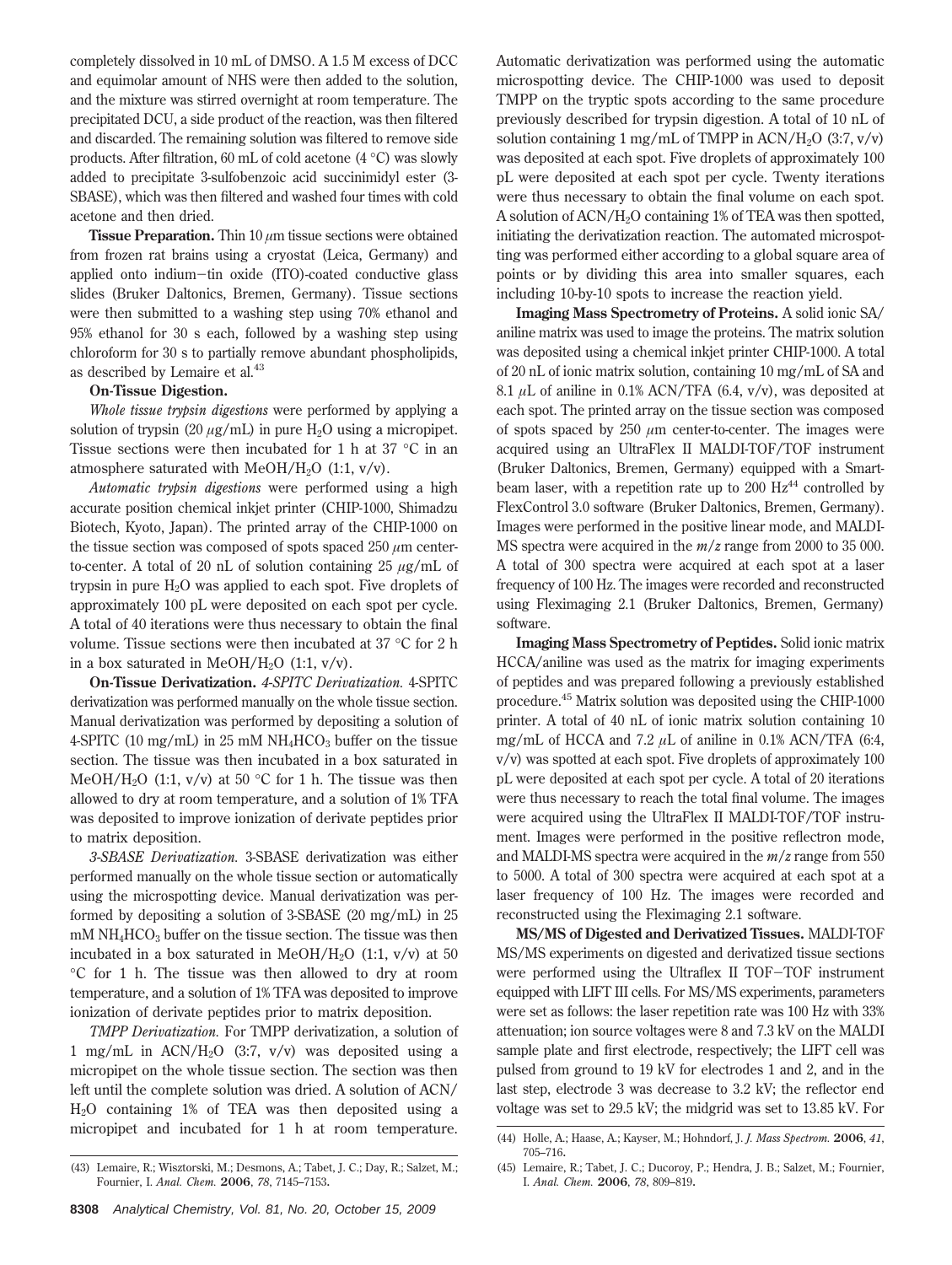

Figure 2. (a and b) MALDI MS spectra recorded in two different locations of a rat brain tissue section after automated microspotting of matrix solution (SA/ANI) and (c) reconstructed molecular images for *m*/*z* 6719, 7066, 8452, and 14149.

each MS/MS spectrum, 5000 total shots were averaged, including 1000 for parent ions and 4000 for fragments.

**Data Analysis.** Protein identification in databanks was performed using the Biotools 3.0 software (Bruker Daltonics, Bremmen, Germany) connected to the Mascot search engine. The NCBI, Swissprot, or ESTs databanks with oxidation as variable modification and no fixed modification were also used. Taxonomy was specified to be *Rattus norvegicus*. Trypsin was selected as an enzyme, and two missed cleavages were used. The mass tolerance was set at 1 and 0.5 Da for the MS and MS/MS, respectively. For derivatized peptides, the mass of the parent ion used was the mass without the N-terminal derivatization, taking into account that C-terminal fragment ions do not present mass variations after derivatization.

#### **RESULTS**

**MALDI-MSI of Proteins.** Using a strategy aiming to localize and identify proteins, MALDI images of intact proteins were first recorded. Automatic microspotting of the matrix was used in combination with solid ionic matrix SA/ANI, since these matrixes have been shown to be better suited for microspotting compared to classical matrixes. Under these experimental conditions, hundreds of protein signals were observed from the different regions of the tissue section (Figure 2, parts a and b). Sensitivity can be increased by moving within the matrix spot and averaging spectra from different locations. Even though microspotting does not offer the highest spatial resolution  $(100-150 \mu m)$  spot size and ∼250 *µ*m spot-to-spot center in along *x* and *y*), the observed proteins do present a highly specific distribution in the tissue section, as illustrated in Figure 2c. If protein distribution across the tissue section is obtained, however, it is not possible to obtain information concerning the primary structure of these proteins using direct analysis, and mass measurement is not sufficient to yield identification beyond a doubt. Since top-down strategies are not currently accessible for use with MALDI from mixtures, bottom-up strategies, involving sample digestion, are therefore required. It was previously shown that direct in-tissue enzymatic

digestion is feasible both from frozen<sup>46</sup> and  $\text{FFPE}^{16,47-49}$  tissue sections. Such "MALDI-MSI" strategies allow digestion while keeping the generated peptide localization, when using appropriate systems for the enzyme deposition. It is therefore possible to image proteins based on their digestion fragments and to reach identification of the proteins by performing MS<sup>2</sup> experiments. Moreover, by combining the spatial distribution of peptides with their identification by MS/MS experiments, the proteins can be more accurately identified, thereby avoiding their extraction and separation.

**MALDI-MSI of Digested Proteins and Identification.** A MALDI-MSI strategy involving in situ enzymatic digestion and using trypsin was performed to identify proteins contained in the rat brain tissue section. To prevent delocalization of the digested peptides, the enzyme was deposited using the automatic microspotting system. Conditions were optimized to reach the best digestion conditions. The concentration of trypsin was set to 20  $\mu$ g/mL, and 40 iterations were performed to obtain a total volume of 20 nL per spot, followed by an incubation step for 2 h at 37 °C. This procedure was found to be the more effective, and images of peptides were then obtained by rastering the whole tissue section after deposition of HCCA/ANI according to the same raster of points used for trypsin digestion. Spectra were also recorded on an adjacent tissue section after digestion, except we used a matrix suited for proteins analysis to check out the effectiveness of the digestion. Almost no signals above *m*/*z* 5000 were observed from these sections, certifying that a major part of the proteins were digested under these conditions. From the digested tissue sections using HCCA/ANI, hundreds of digested

<sup>(46)</sup> Groseclose, M. R.; Andersson, M.; Hardesty, W. M.; Caprioli, R. M. *J. Mass Spectrom.* **2007**, *42*, 254–262.

<sup>(47)</sup> Lemaire, R.; Desmons, A.; Tabet, J. C.; Day, R.; Salzet, M.; Fournier, I. *J. Proteome Res.* **2007**, *6*, 1295–1305.

<sup>(48)</sup> Groseclose, M. R.; Massion, P. P.; Chaurand, P.; Caprioli, R. M. *Proteomics* **2008**, *8*, 3715–3724.

<sup>(49)</sup> Djidja, M. C.; Francese, S.; Loadman, P. M.; Sutton, C. W.; Scriven, P.; Claude, E.; Snel, M. F.; Franck, J.; Salzet, M.; Clench, M. R. *Proteomics* **2009**, *9*, 2750–2763.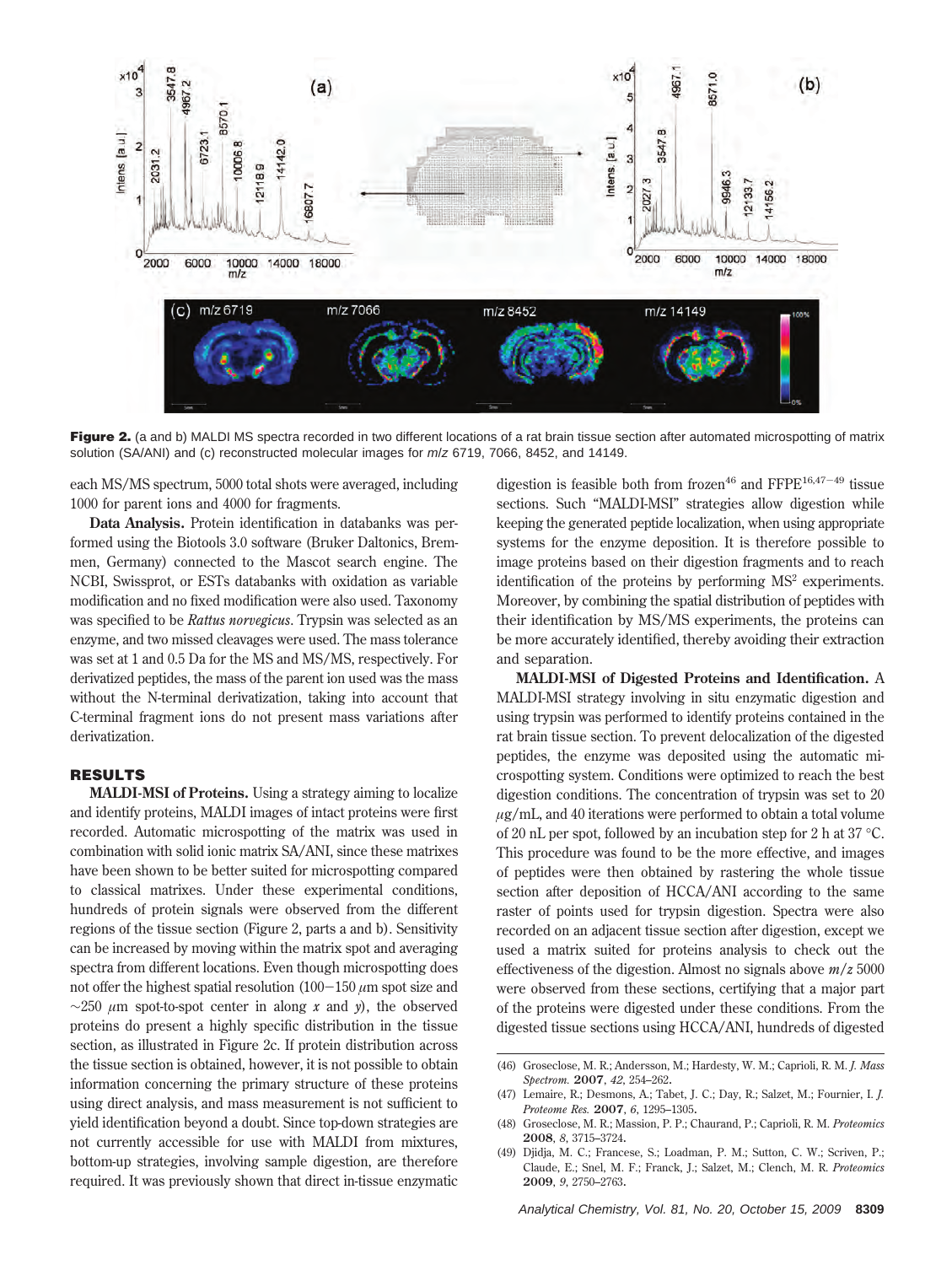

Figure 3. MALDI-MSI of a rat brain tissue section after in-tissue trypsin digestion followed by matrix deposition (HCCA/ANI) using an automated microspotting device. (a and b) MS spectra recorded at two different locations of the tissue section and (c and d) corresponding MS/MS spectra of ions at *m*/*z* 1339.8 and *m*/*z* 1701.9. (e) Reconstructed molecular images for *m*/*z* 1339.8, 1701.9, and colocalized image of both ions.

peptides were detected. Peptide profiles were extremely different according to the position of the spot on the tissue section, reflecting the differences in protein expression according to the cell's phenotype. Figure 3 presents the digestion profiles recorded in the corpus callosum (Figure 3a) and in the thalamic nucleus (Figure 3b). Two ions specific of each region were thus selected from these profiles, *m*/*z* 1339.23 for the corpus callosum and *m*/*z* 1701.94 for the thalamic nucleus, respectively. For each of these ions, MALDI molecular images were reconstructed (Figure 3c). Molecular images revealed that these ions present an opposing localization in the rat brain. These ions were further studied in  $MS<sup>2</sup>$  for identification. The  $MS<sup>2</sup>$  spectrum of  $m/z$  1339.23 ion presents a rather poor fragmentation pattern, with only a few intense peaks. This peptide was identified using a databank query, with *R. norvegicus* as the taxonomy, to be a fragment of myelin basic protein (MBP) with a rather poor identification score (score 42, expect 0.0015). On the basis of this identification, postassignment of peaks demonstrated that many different fragment ion types were observed in the spectrum, as expected for MALDI/TOF MS/MS spectra. A few sequence ions were observed, and the y series of ions was clearly incomplete. For such a peptide, de novo sequencing would have been extremely difficult, and still the database identification would not be very reliable. This clearly highlights difficulties of identification using classical strategies. Identical observations can be seen from the MS<sup>2</sup> spectrum recorded for the  $m/z$  1701.94 parent ion. For this ion, more fragments were observed; however, these fragments were primarily in the low-mass region of the spectrum and had a clear lack of fragment ions in the intermediate *m*/*z* range. This again rendered identification difficult. Databank queries allowed for the identification of this peptide as a fragment of the tubulin  $\alpha$  protein, but with a relatively poor identification score (score 58, expect  $6.2 \times 10^{-5}$ ). For this peptide, the y series of ions was partially observed; however, the fragments were overwhelmed in many other fragments, including internal fragments and immonium ions. Thus, as demonstrated, a strategy simply based on trypsin fingerprint identification is not sufficient, especially when considering that proteins were not separated before digestion. In fact, peptides are generated in tissue from the digestion of hundreds of proteins, requiring high-quality MS<sup>2</sup> spectra to be obtained in order for true identification to be performed. To overcome this drawback, N-terminal chemical derivatizations were employed. N-Terminal derivatizations of peptides are known to orient fragmentation toward a specific series of fragment ions, thus improving the yields of these fragments. 4-SPITC (see the Supporting Information) and 3-SBASE (see the Supporting Information) N-terminal derivatizations were thus evaluated. These derivatizations orient fragmentation toward y*<sup>i</sup>* + ion series and should allow for better protein identification. Both of these derivatizations were previously studied by several groups39,41 on model peptides such as ASHLGLAR, but in our approach, this was performed directly in the tissue section. It was shown that both 4-SPITC and 3-SBASE derivatizations are efficient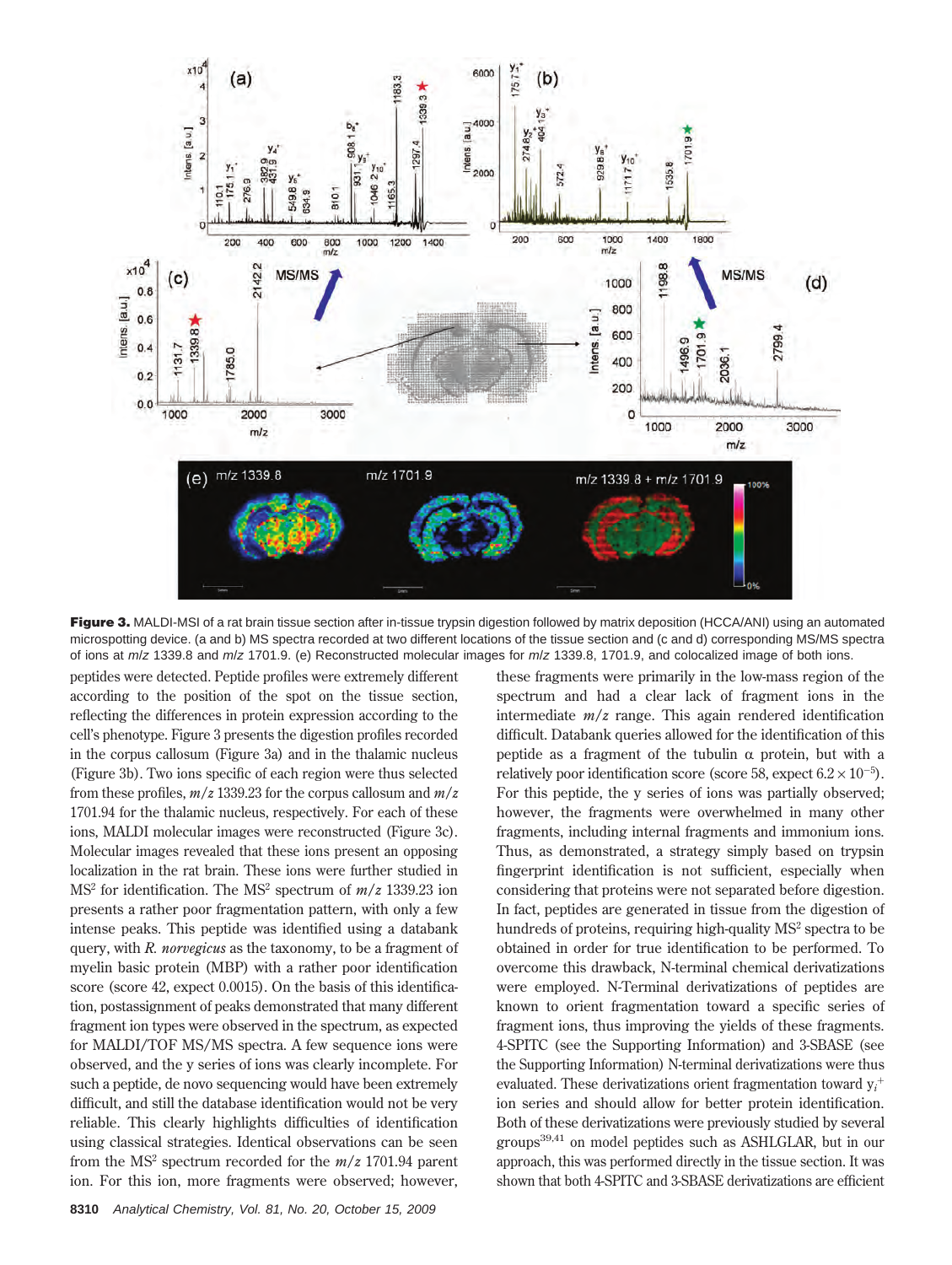

**Figure 4.** (a and b) MALDI MS spectra recorded on a rat brain tissue section after in-tissue trypsin digestion (a) and in-tissue trypsin digestion followed by derivatization with 4-SPITC (b). (c and d) MALDI MS/MS spectra of one of the peptides (*m*/*z* 1274.7) from digestion (c) and the same peptide after derivatization with 4-SPITC (*m*/*z* 1489.9) (d).

and greatly improve  $MS<sup>2</sup>$  spectra interpretation by generating a complete and highly predominant  $y_i^+$  ion series. Under such conditions, the peptide's primary structure can even be determined by de novo sequencing with great ease. It should be noted, however, that most of derivatives are lost during the fragmentation, generating an intense fragment and decreasing the global intensity of the y*<sup>i</sup>* <sup>+</sup> ion series. In an ASHLGLAR model peptide, 4-SPITC derivatization leads to the observation of an intense peak, corresponding to the loss of the 4-SPITC group and hindering the observation of the y*<sup>i</sup>* <sup>+</sup> series. For 3-SBASE derivatization, such a loss of the derivative group is not observed, and consequently, the y*<sup>i</sup>* <sup>+</sup> series of fragment ions is observed with higher intensity. Taking into account the behavior of both reagents, 3-SBASE derivatization should be preferred to 4-SPTIC, but both were evaluated for performance on tissue derivatization.

**On-Tissue N-Terminal Derivatization for Protein Identification by MALDI Profiling.** 4-SPITC and 3-SBASE were used for protein identification, and protocols were optimized for ontissue derivatization. The more sensitive points concerning within tissue derivatization are the incubation of the reagent on the tissue sections (∼50 °C for both derivatizations) and the buffer used for the reaction, since it is not possible to avoid altering compound localization when performing washing or purification of compounds on the tissue sections. Full derivatization of the whole tissue section can be obtained by covering the digested section with 4-SPITC solution and placing it under saturated conditions at 50 °C (Figure 4). It is clearly noticeable that fewer signals with slightly lower general intensities occurred after derivatization, evident from a direct comparison of the spectra recorded immediately after trypsin digestion (Figure 4a) to those collected after trypsin digestion followed by 4-SPITC derivatization (Figure 4b) on the scale of the whole tissue section. This phenomenon, observed for all tissue sections and all areas of the tissue sections, was previously described by different groups for within solution derivatization.38 The most reasonable hypothesis is that ionization suppression is due to the presence of sodium, thereby hampering matrix crystallization. It was shown that the use of matrixes containing 2,4,6-trihydroxyacetophenone with diammonium citrate (THAP/DAC) reduced ionization suppression and thus improved detection of 4-SPITC-derivatized peptides.<sup>50</sup> For this reason, THAP matrix containing DAC was tested to improve detection of derivatized peptides in the tissue sections. As expected for tissue analysis using THAP as a matrix, highly abundant lipid signals were observed, but peptide signals were not increased (data not shown). Thus, the classical HCCA matrix was preferred for the remaining experiments. Even with slightly lower intensities, however, derivatized peptides were observed at their expected mass from tissue sections. Within tissue MS/MS experiments performed on the  $[M + H]$ <sup>+</sup> ion of a tryptic peptide after 4-SPITC derivatization (Figure 4d) showed that addition of 4-SPTIC moiety allowed an increased and orientated fragmentation toward the y*<sup>i</sup>* + series of ions, as observed from the MS/MS spectrum with a complete and quite intense y series. In addition, it should be noted that an intense peak corresponding to the loss of the 4-SPITC moiety was observed in the spectrum, as expected. This is a drawback of 4-SPITC derivatization that is commonly observed for within solution derivatization. Despite this, the peptide sequence is easily and beyond a doubt obtained by databank query with a high score (score 103, expect  $1.8 \times 10^{-9}$ ); it can be attributed to a hemoglobin subunit  $\beta$  1 fragment (LLVVYPWTQR). The sequence, however, can also be easily obtained de novo automatically or even manually. Concerning 3-SBASE derivatization, identical general observations similar to those for 4-SPITC were made. Mass spectra recordings in tissue after trypsin digestion (Figure 5a) and after digestion

<sup>(50)</sup> Oehlers, L. P.; Perez, A. N.; Walter, R. B. *Rapid Commun. Mass Spectrom.* **2005**, *19*, 752–758.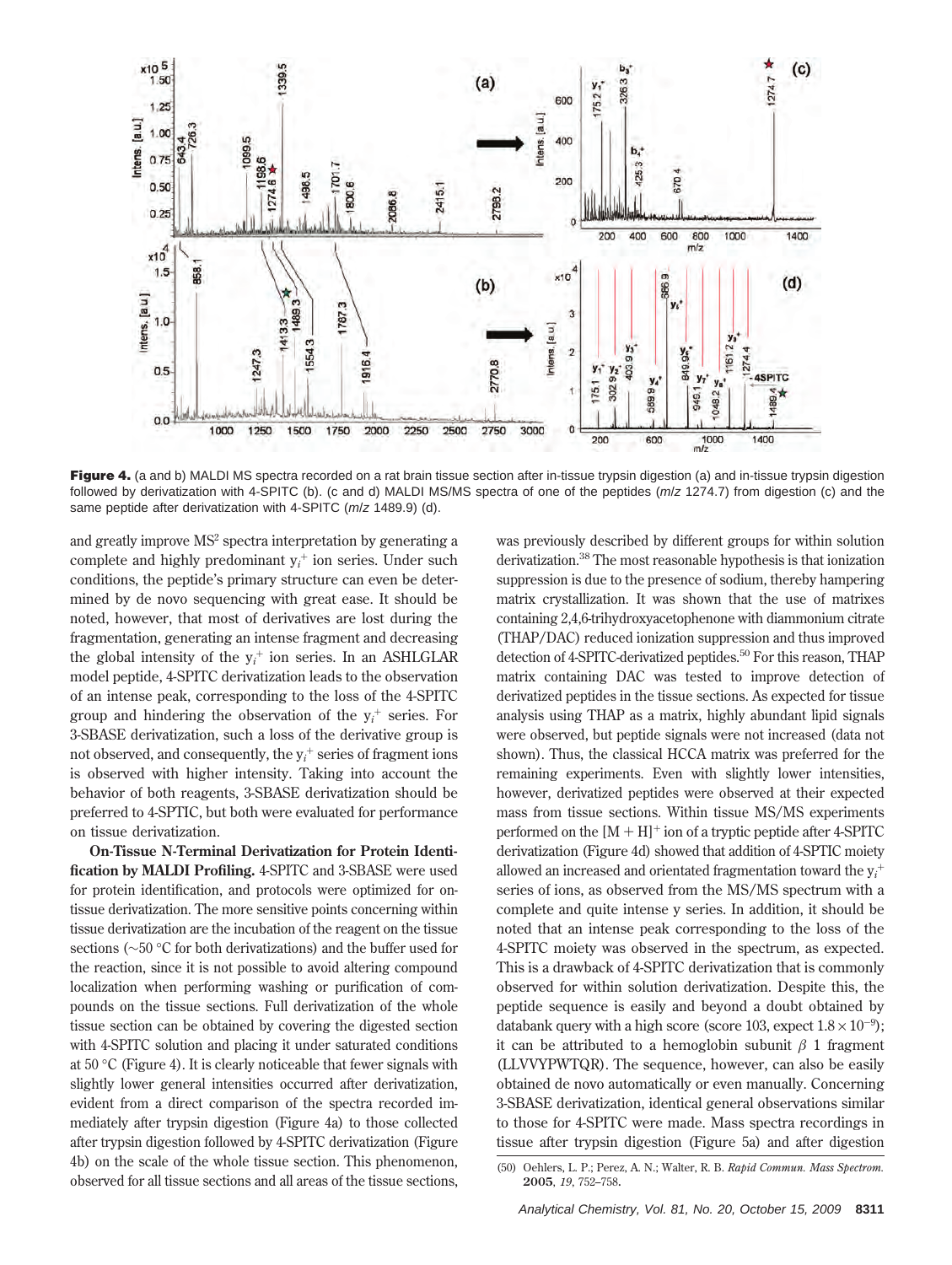

Figure 5. (a and b) MALDI MS spectra recorded on a rat brain tissue section after in-tissue trypsin digestion (a) and in tissue with trypsin digestion followed by derivatization with 3-SBASE (b). (c and d) MALDI MS/MS spectra of one of the peptides generated from digestion (*m*/*z* 1339.3) (c) and the same peptide after derivatization with 3-SBASE (*m*/*z* 1523.7) (d).

followed by 3-SBASE derivatization (Figure 5b) showed that a part of the digestion peptides can be directly derivatized from tissue sections. For 3-SBASE, the number of detected peaks and their intensities were higher than for 4-SPITC. This can be attributed to a higher reaction yield, a better compatibility of the buffers used for the reaction, or a formation of derivatized species with higher ionization efficiency. By comparison with the nonderivatized spots, a mass shift of 184 u was observed for many tryptic peptides, proving the efficiency of the reagent to perform Nterminal derivatization directly in tissue. In particular, the peptide found at *m*/*z* 1339.23, corresponding to a fragment of MBP, and the peptide at  $m/z$  1701.94, from tubulin  $\alpha$  protein, were both shifted with the expected mass and appear at *m*/*z* 1523.67 and *m*/*z* 1902.78, respectively. It should also be noted that derivatized spectra do not contain lysine-terminated peptides, leading to the suppression of signals by the dominant arginine-terminated peptide. For both ions, the MS<sup>2</sup> spectra obtained after derivatization present a very different fragmentation pattern from those without derivatization. As expected, a clear increase of the fragmentation ion yield and orientation of the fragmentation was observed. For both spectra, the most intense and quasiunique observed fragments were y fragments. For *m*/*z* 1902.78, the complete y*<sup>i</sup>* <sup>+</sup> series of the fragment ion was observed. This allowed doubtless identification of a fragment of tubulin  $\alpha$ (VFVDLEPTVIDEVR) by databank query with a high confidence score (score 142, expect  $1.1 \times 10^{-12}$ ). It was also evident from the MS2 spectrum that this peptide can also be identified using automatic de novo sequencing bioinformatics tools or by manual identification. We must note that, for this particular peptide, the native peptide has an *m*/*z* of 1701.94 and of 1902.78 after N-terminal derivatization; thus the mass shift is not 184 u., as expected, but  $184 + 17$  u. The peptide sequence, however, corresponded to the expected sequence for a classically

derivatized peptide. As all observed mass fragments show the expected *m*/*z*, we must conclude that the modification is a result of the derivative group and does not change the fragmentation properties. For the derivatized peptide at *m*/*z* 1523.67, a clear y series of fragments was also observed, although in this case the sequence is not fully complete. This peptide, however, can be easily identified as a fragment of MBP (HRDTGILDSIGR) with a high score (score 94, expect  $9.6 \times$ 10-<sup>9</sup> ). Two amino acids were lacking to complete the sequence. The stop in the sequence corresponded to the presence of an arginine residue. This precise peptide contains a miscleavage site, a phenomenon quite often observed for trypsin digestion from tissue sections. This is likely due to a lack of accessibility of the enzyme to some basic residues due to peptide conformation and/or inclusion in the tissue. For all peptides containing a miscleavage, a stop in the y*<sup>i</sup>* <sup>+</sup> series of the ion was observed due to the benefit of N-terminal  $b_i^+$  fragments, such as for the fragment at  $m/z$  1092.32 corresponding to the  $b_8$ <sup>+</sup> ion. In the present case, the miscleavage is situated at the end of the sequence and does not significantly hamper the identification. If the miscleavage site is in the middle of the rather long peptide sequence, however, identification can be rendered more difficult. For peptides not presenting any miscleavage site, the entire sequence was obtained as observed for *m*/*z* 1902.78. In all tested cases, derivatization eased protein identification and rendered it more confident. Figure 6 shows the MS/MS spectra of four different peptides issued from on-tissue trypsin digestion, both before and after derivatization with 3-SBASE, and Table 1 summarizes the identification scores obtained with and without derivatization. For all peptides, 3-SBASE derivatization greatly simplified MS/MS spectra and eased sequence determination (Figure 6). An increase in the identification score (Table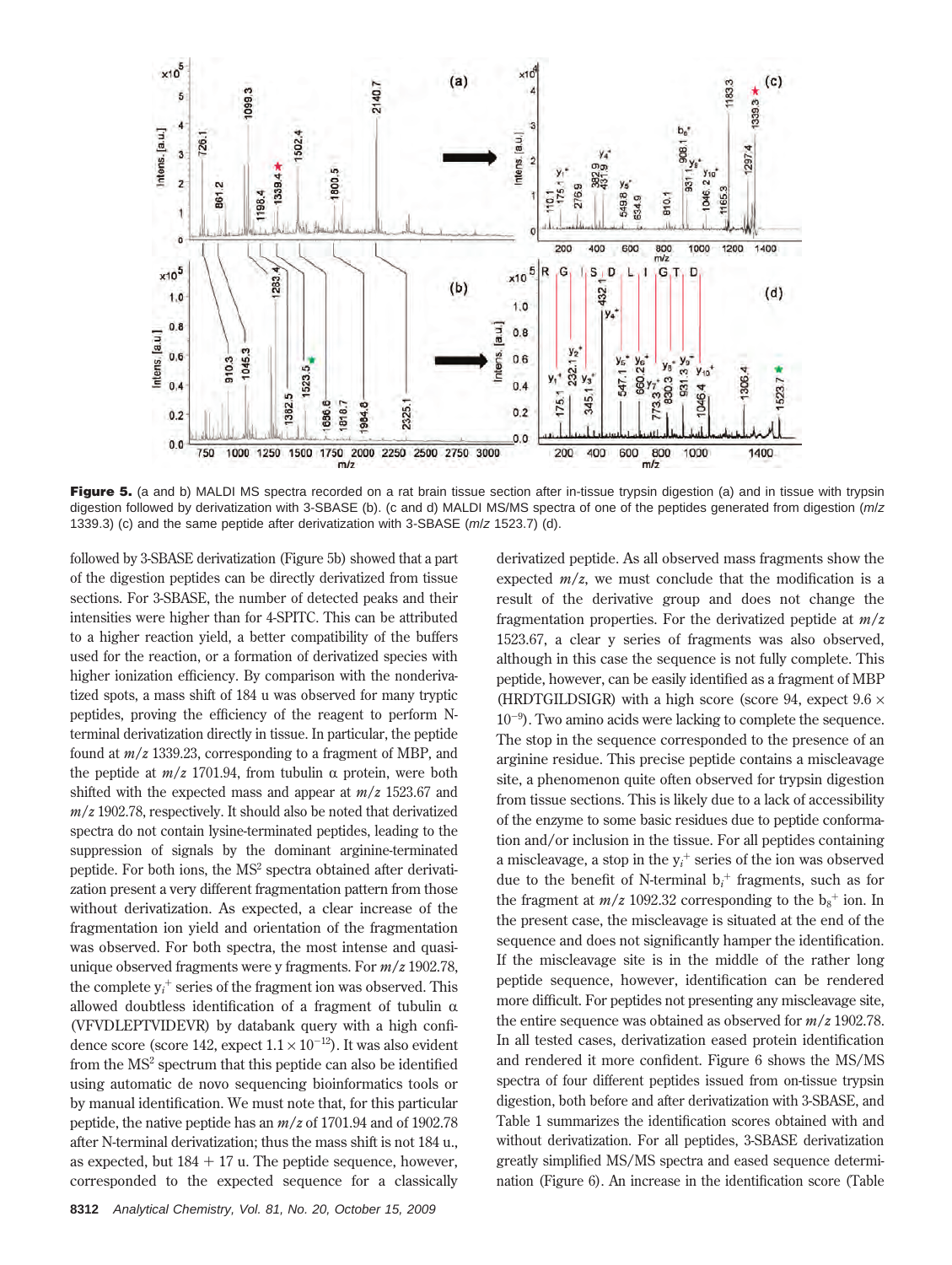

Figure 6. In-tissue MALDI MS/MS spectra recorded after global trypsin digestion (a, c, e, g) or global trypsin digestion followed by derivatization with 3-SBASE (b, d, f, h) of a rat brain tissue section.

1) was clearly observed for all peptides, but the increase was more pronounced for higher mass peptides for which the combination of possible expected *m*/*z* (i.e., different fragments) highly increased with the number of residues in the sequence. All of these observations clearly show that derivatization is an interesting approach for helping protein identification directly from tissue sections, especially when integrated in a completely automated sequence.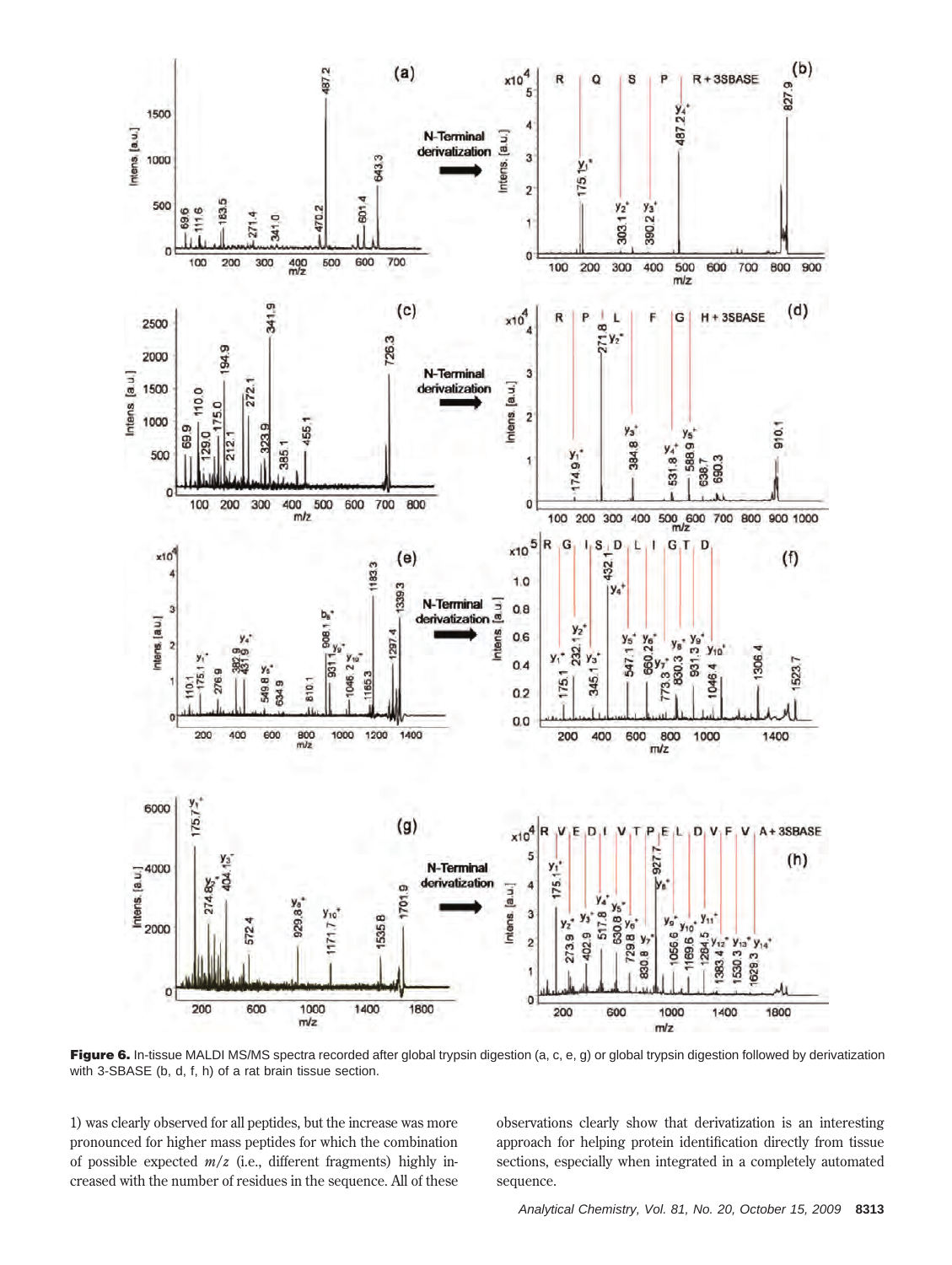| Table 1. Comparison of Identification Scores as Found from Mascot Query Using the SwissProt Database and R. |
|-------------------------------------------------------------------------------------------------------------|
| norvegicus Taxonomy for Four Peptides before and after Automated Derivatization with 3-SBASE                |

|                                  | $m/z$ observed | $m/z$ expected | ion score | rank | $\delta$  | expect                | sequence                   |
|----------------------------------|----------------|----------------|-----------|------|-----------|-----------------------|----------------------------|
| peptide                          | 643.35         | 642.32         | $NI^a$    | NI   | NI        | NI                    | RPSQR myelin               |
| $peptide + derivation (3-SBASE)$ | 827.9          |                | 46        |      | $-0.0314$ | 0.0064                | basic protein              |
| peptide                          | 726.23         | 725.22         | 28        | 2    | $-0.1765$ | 0.044                 | <b>HGFLPR</b> myelin       |
| $peptide + derivation (3-SBASE)$ | 910.1          |                | 30        |      | $-0.3046$ | 0.029                 | basic protein              |
| peptide                          | 1339.24        | 1339.71        | 42        |      | $-0.4706$ | 0.0015                | <b>HRDTGILDSIGR</b>        |
| $peptide + derivation (3-SBASE)$ | 1523.7         |                | 93        |      | $-0.277$  | $9.6 \times 10^{-19}$ | myelin basic protein       |
| peptide                          | 1701.92        | 1701.91        | 57        |      | 0.0162    | $6.2 \times 10^{-5}$  | <b>AVFVDLEPTVIDEVR</b>     |
| $peptide + derivation (3-SBASE)$ |                |                | 142       |      | $-0.0058$ | $1.1 \times 10^{-12}$ | tubulin $\alpha$ -1A chain |
| $\alpha$ NI: not identified.     |                |                |           |      |           |                       |                            |

**In-Tissue N-Terminal Derivatization for MALDI Imaging by Automatic Microspotting.** In order to combine the valuable in-tissue identification strategy and localization of the identified protein, derivatizations were tested at the microscale level using a microspotting device. In particular, the number of drops per cycle, number of cycles, and time between depositions were studied to optimize the reaction yield. Different buffer solutions were also tested to determine which buffer was most compatible with the piezoelectric deposition. The complete workflow integrated a first step of automated enzymatic digestion (here we used trypsin), followed by an automated derivatization process, and ending with an automated step of matrix deposition. Because 3-SBASE derivatization was shown to be the most efficient derivatization in terms of reaction efficiency (lower reaction temperature, higher yield of derivatization, more peaks detected on tissue) and fragmentation (no loss of the 3-SBASE group as the main fragmentation pathway), this reagent was chosen for automatic derivatization. After automatic trypsin digestion using the microspotter and an incubation period at 37  $\degree$ C for 1 h, a solution containing 20 mg/mL of 3-SBASE in  $NH<sub>4</sub>HCO<sub>3</sub>$  buffer (50 mM) was then deposited onto the raster of digestion spots. After 20 iterations, the slide was then incubated  $(37 \degree C, 2 h)$ before matrix deposition. The solid ionic matrix HCCA/ANI was then deposited onto the raster of spots using the same procedure described for tissue digestion. It must be noted that matrix crystallization was difficult or impossible. The spots were then analyzed, but no ion signals were detected. Next, 2,5-DHB was tested; however, similar problems were observed. The concentration of 3-SBASE was then decreased to 10 and 1 mg/ mL, respectively, but no N-terminal derivatizations were observed at these concentrations. It was clear that, after derivatization, the ionization efficiency of these peptides was very low in the positive mode. A similar phenomenon was previously observed for these derivatizations in solution.<sup>38</sup> It was shown that the detection of the derivatized peptides were decreased 10-fold in the positive mode due to both the presence of the negative charge of the sulfonic acid group in N-terminal moiety and the presence of salts, which should be considered as impurities that could affect the detection of derivatized peptides. If a decrease in signal intensity is observed after derivatization, intense signals are still observed if sufficient amounts of reagents are used (i.e., micropipet deposition), even when almost no signals are observed by using automated microspotting. Thus, we can assume that the extraction efficiency was lowered for the microspotting due to the small amount of matrix solution deposited. By considering the poor ionization of these derivatized peptides and the low efficiency of extraction using microspotting, it clearly appears that these sulfonation reagents are difficult to introduce in an automatic workflow.

On-tissue derivatization has been shown to be an interesting strategy for confident identification of digestion peptides. Furthermore, 3-SBASE derivatization has shown to be more efficient in terms of reaction yield and fragmentation, though some difficulties can be encountered for peptides containing miscleavages or with the predominance of arginine toward lysine-containing peptides due to higher gas-phase basicity. Other such derivatizations require the presence of a basic amino acid at the N-terminal part of the peptide and must be used in combination with trypsin digestion. For such reasons, derivatization with TMPP was also investigated. Parts d and e of Figure 7 show an example of the resulting MS/MS spectra recorded from a rat brain tissue section after in-tissue trypsin digestion, followed or not by TMPP derivatization. Figure 7d presents the MS<sup>2</sup> spectrum recorded on the tissue section after trypsin digestion. As observed from the MS2 spectrum presented in Figure 7e, for the underivatized peptide, many fragments of very different types were again present. Most of these fragments were in the low *m*/*z* range of the spectrum, and almost no fragments were observed in the upper *m*/*z* range, thereby making interpretation difficult. A databank query using this  $MS<sup>2</sup>$  spectrum yields an unclear identification. The first protein appearing with the highest identification (score 40, expect 0.0028) was the glial cell linederived neurotrophic factor for a peptide sequence QAAALPR. The second-ranked protein (28, expect 0.044) was a fragment of the myelin basic protein S, for which the peptide sequence was HGFLPR (Figure 7f). A priori, according to the differences of scores between the two proteins, we could assume our peptide to be a fragment of the glial cell line-derived neurotrophic factor. For identification confirmation, MS<sup>2</sup> was again performed after TMPP derivatization (Figure 7e). As expected for this N-terminal derivatization, the peak corresponding to the peptide of interest was shifted by 573.17 u. After TMPP addition and basic end residue cleavage, the MS<sup>2</sup> spectrum presented a very different fragmentation pattern, with one main fragmentation series corresponding to a*<sup>i</sup>* <sup>+</sup> fragment ions and a few additional weak peaks corresponding to b*<sup>i</sup>* <sup>+</sup> fragment ions. The sequence can easily be manually determined to be HGFLPR. We can therefore confirm that, contrary to what would have been expected from a databank query using the MS<sup>2</sup> spectrum of the underivatized peptide, the peptide was a fragment of the myelin basic protein S.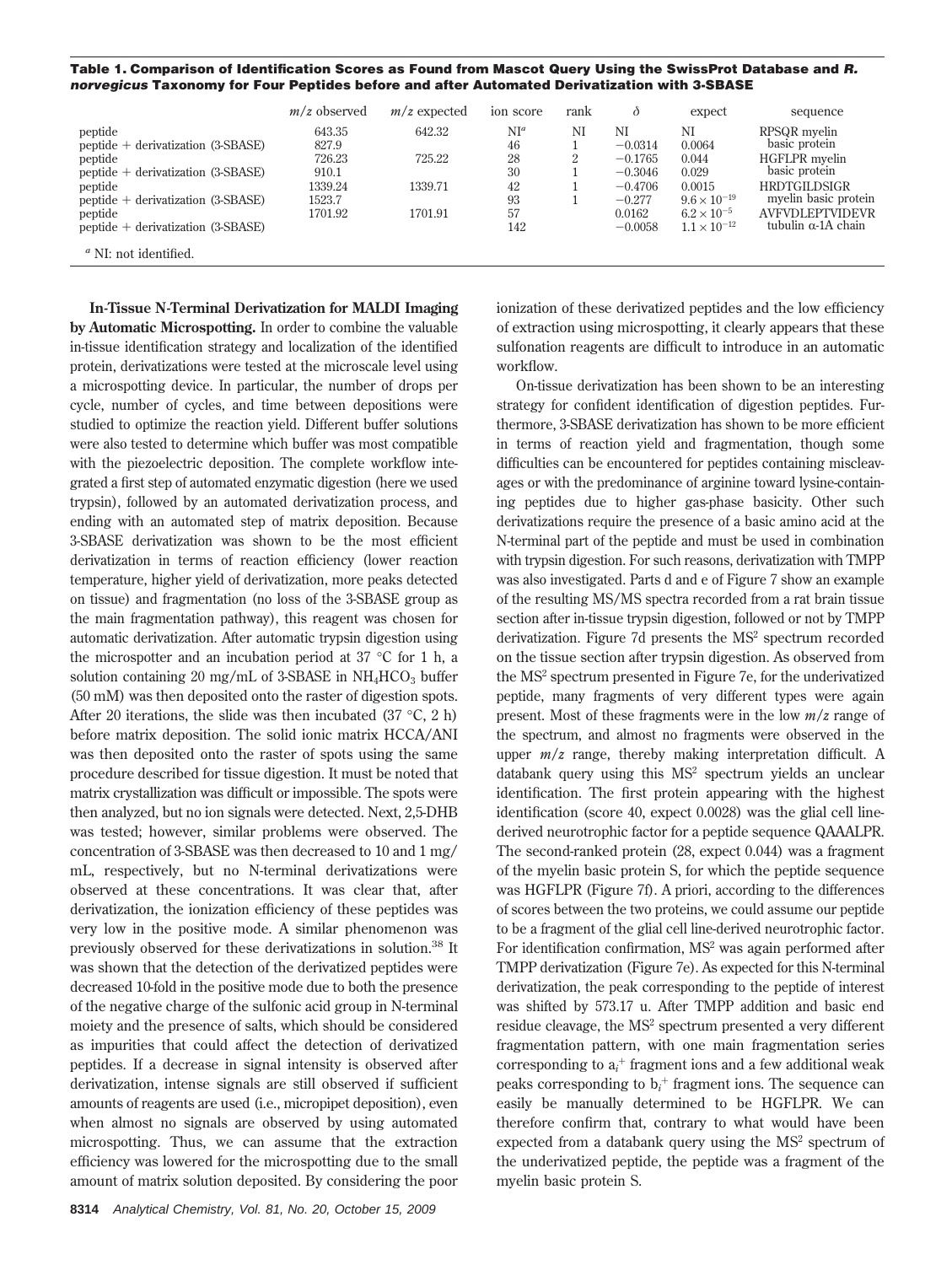

Figure 7. MALDI MS spectra recorded after (a) enzymatic digestion followed by TMPP derivatization and (b) enzymatic digestion. (c) Images of the digestion peptide at *m*/*z* 726 and its corresponding TMPP derivative at *m*/*z* 1299, showing an identical distribution for both ions. (d) MALDI MS/MS spectra recorded from a rat brain tissue section in the same area after in-tissue trypsin digestion (e) and in-tissue trypsin digestion followed by TMPP derivatization. (f) Identification results from the databank using *R. norvegicus* taxonomy.

We then tested TMPP to be used in an automated sequence using microspotting deposition. For comparison, after automated digestion of the whole tissue section using microspotting, only half of the brain section (according to the brain symmetry axis) was automatically derivatized by microspotting of the TMPP reagent. This allowed the comparison of the biodistribution of the peptides before and after in-tissue microspotting derivatization by reconstructing molecular images of underivatized and derivatized peptides issued for the tryptic digestion. On the tissue section, two arrays of points were defined. The first, located in the right part of the brain, corresponded to a sequence only involving intissue trypsin digestion followed by matrix deposition, whereas the second, located in the left part of the brain, corresponded to a sequence comprising in-tissue trypsin digestion followed by intissue TMPP derivatization and matrix deposition. Parts a and b of Figure 7 present the MALDI spectra recorded at the same location on the tissue section according to the symmetry axis of the brain with (Figure 7a) and without (Figure 7b) derivatization. Molecular images of the previously studied peptide identified as a fragment of myelin basic protein S were reconstructed based on the signal of the underivatized peptide (*m*/*z* 726) and the TMPP-derivatized peptide (*m*/*z* 1299) (Figure 7c). It clearly appeared that the peptides at *m*/*z* 726 (underivatized) and at *m*/*z* 1299 (TMPP-derivatized) presented the same spatial distribution, illustrating the potential of TMPP for automated in-tissue derivatization and application in MALDI imaging. This derivatization well orients fragmentation toward a*<sup>i</sup>* <sup>+</sup> fragments, but it also resolves the problems of arginine-containing peptide predominance. Derivatization using TMPP does present the advantage of being easier to perform, since the reaction takes place at room temperature to facilitate automation of the strategy. We must also note that problems due to miscleavage sites are no longer observed, since fragmentation is oriented toward N-terminal fragment ions and because charge can no longer be driven by the basic end amino acid. As demonstrated here, TMPP is also a good solution for identification from tissue sections and can be easily used in the imaging mode. We must, however, note that TMPP requires higher fragmentation energy to induce fragment ions. This is due to the fact that fragmentation is not induced by a mobile proton. This can be overcome by increasing the collision energy in instruments equipped with collision cells for CID (some peptides could require  $80-90$  V).<sup>51</sup> This is not the case for instruments using metastable ion decay, such as PSD or PSD-like modes. In PSD, with respect to the peptide sequence, metastable decompositions driven by an ion's internal energy might not occur on the instrument's time scale,

<sup>(51)</sup> Chen, W.; Lee, P. J.; Shion, H.; Ellor, N.; Gebler, J. C. *Anal. Chem.* **2007**, *79*, 1583–1590.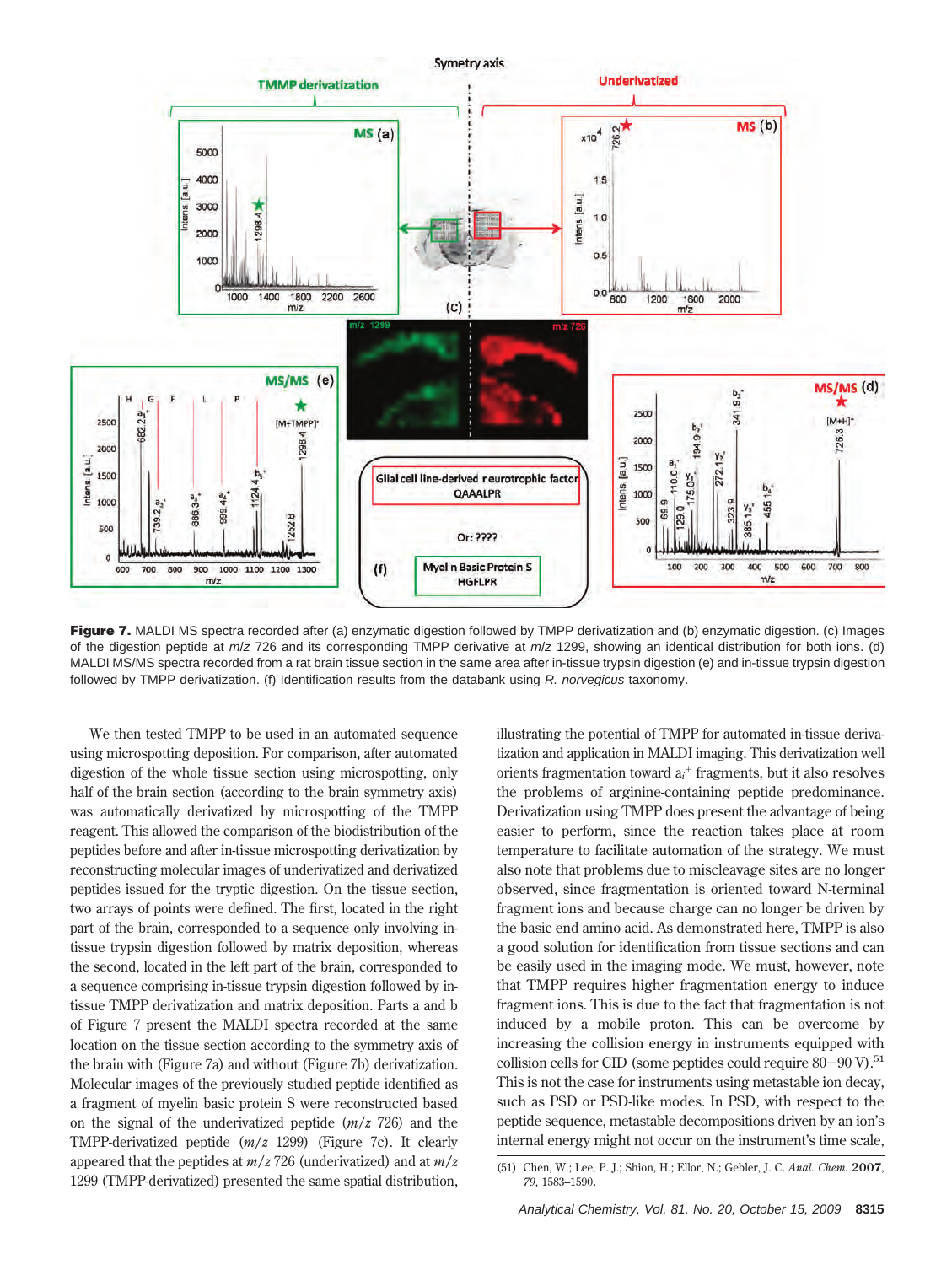leading to MS/MS spectra with very few fragment ions. Thus, for some peptides on MALDI-TOF instruments run in metastable decay mode, fragmentations can be difficult to generate. Thus, MALDI-MSI has shown to be possible after in-tissue digestion followed by in-tissue derivatization under automated microspotting conditions of the reagents. Derivatization using TMPP has been shown to be easiest to perform at the microscale level, as the derivatization reaction occurs at room temperature.

#### **DISCUSSION**

N-Terminal chemical derivatization of digested peptides has demonstrated to be a valuable strategy for confident and simple protein identification directly from tissue sections. After optimization of derivatization conditions in the tissue, satisfying reaction yield can be obtained and leads to the derivatization of the majority of peptides. Comparison of 4-SPITC and 3-SBASE derivatization has shown that 3-SBASE is more advantageous. 3-SBASE does present higher reaction yields and does not lose the derivative group as one of the main fragmentation pathways. Both 4-SPITC and 3-SBASE derivatization lead to a complete series of y*<sup>i</sup>* + fragment ions. In-tissue derivatization can be included in identification strategies directly from tissue sections. We have shown that derivatization can be performed after trypsin digestion to identify peptides, presenting an interesting distribution as determined by MALDI imaging of the peptides resulting from the digestion process. In the identification sequence, derivatization will allow for the confirmation and expedition of the identification of proteins. Derivatizations have been demonstrated to greatly ease identification by databank query or using de novo sequencing approaches, leading to identifications with greater confidence. Despite this, we observed that arginine-terminated peptides were almost the only peptides observed after derivatization. This is due to the strong gas-phase basicity of these peptides compared to the corresponding lysine-terminated ones. In the case of lysineterminated peptides, a protection using *O*-methylisourea52,53 to convert lysine into homoarginine could be used to increase peptide basicity and thus increase ionization efficiency. This protection would also prevent peptides from multiple derivatizations, which can occur on the amine group found at the end of lysine side chains. We have also observed that for peptides presenting a miscleavage site, the y*<sup>i</sup>* <sup>+</sup> series of ions was stopped, leading to an incomplete sequence. This illustrates the importance of controlling the digestion conditions from tissue sections prior to the N-terminal derivatization. Derivatization with sulfonation agents was automated using automated microspotting of the reagents. Under these conditions, however, derivatization yields were slightly lower compared to larger scale spotting. In particular, problems for the matrix crystallization were observed for derivatizations at the microscale. Varying reagent concentrations have shown to be important parameters in the subsequent crystallization of the matrix. Better crystallization was achieved for lower reagent concentrations, but in such a case, derivatization yields were also affected. Such effects were not observed in the same conditions for peptide mixtures in solution. This indicates that the observed effects cannot be attributed to the reagent or buffers themselves. Application of the reagent in its buffer on a tissue section without heating the system leads to a normal crystallization of the matrix. This indicates that such problems are coming from the heating of the tissue section in the presence of the reagent.

Derivatizations using TMPP that are independent of the presence of a basic residue at the N-terminal part of peptides (i.e., compatible with different enzymatic digestion) were also studied. Derivatization using TMPP is also usable at the tissue level and allowed for confident identification by orientating the fragmentation toward a major a*<sup>i</sup>* <sup>+</sup> fragment ion series. Derivatization using TMPP was also studied for automated microspotting. This derivatization has shown to be applicable in an automated microspotting sequence on the tissue sections, allowing for image acquisition even after the derivatization process. TMPP was shown to be easier to set up at the microscale level, as the reaction occurs at room temperature. With TMPP, crystallization difficulties in matrix solution were not observed. This is likely related to the reaction temperature (i.e., the room temperature for this reagent). Because TMPP is also independent of the presence and/or position of a basic residue in the peptide sequence, fragmentation orientation is not hampered by the presence of miscleavage in the peptide sequence. Thus, TMPP requires less control of in-tissue digestion; however, TMPP-derivatized peptides require more activation energy for fragmentations to occur. This indicates that, for this derivatization, fragmentation could be difficult for some peptides of specific sequences on instruments involving metastable decay and not CID.

## **CONCLUSION**

On-tissue N-terminal derivatization of in-tissue digested peptides has been shown to be a key point for improved identification of proteins from tissue sections in a MALDI-MSI "bottom-up" strategy. Different derivatizations have been shown to be usable and interesting for in-tissue identification. 3-SBASE and 4-SPITC derivatizations by addition of a negatively charged group at the N-terminus of peptides are useful for peptide identification at the tissue level. 3-SBASE has shown to be more efficient than 4-SPITC. Both derivatization are easily to be performed but must be used in combination with trypsin digestion since they require the presence of a basic amino acid at the C-terminus of peptide. Orientation of fragmentation by derivatization using a positively charged moiety such as TMPP as also proved to be valuable for peptide identification. TMPP presents the advantage to be independent of the presence of basic amino acids at the Nterminus part of the peptides. TMPP derivatization has also shown to be more easily feasible at the microscale level by using automatic microspotting. Inclusion of derivatization procedures in the MALDI-MSI automatic workflow is a good solution for highly confident identification of peptides and proteins directly from tissue sections in MALDI-MSI strategies. This procedure is independent of the conservation of the tissue and can also be used on formalin-fixed paraffin-embedded (FFPE) tissues (archived tissues), if required, since FFPE tissue must be submitted to digestion procedures for MALDI-MSI. This will pave the way for

<sup>(52)</sup> Hale, J. E.; Butler, J. P.; Knierman, M. D.; Becker, G. W. *Anal. Biochem.* **2000**, *287*, 110–117.

<sup>(53)</sup> Beardsley, R. L.; Reilly, J. P. *Anal. Chem.* **2002**, *74*, 1884–1890.